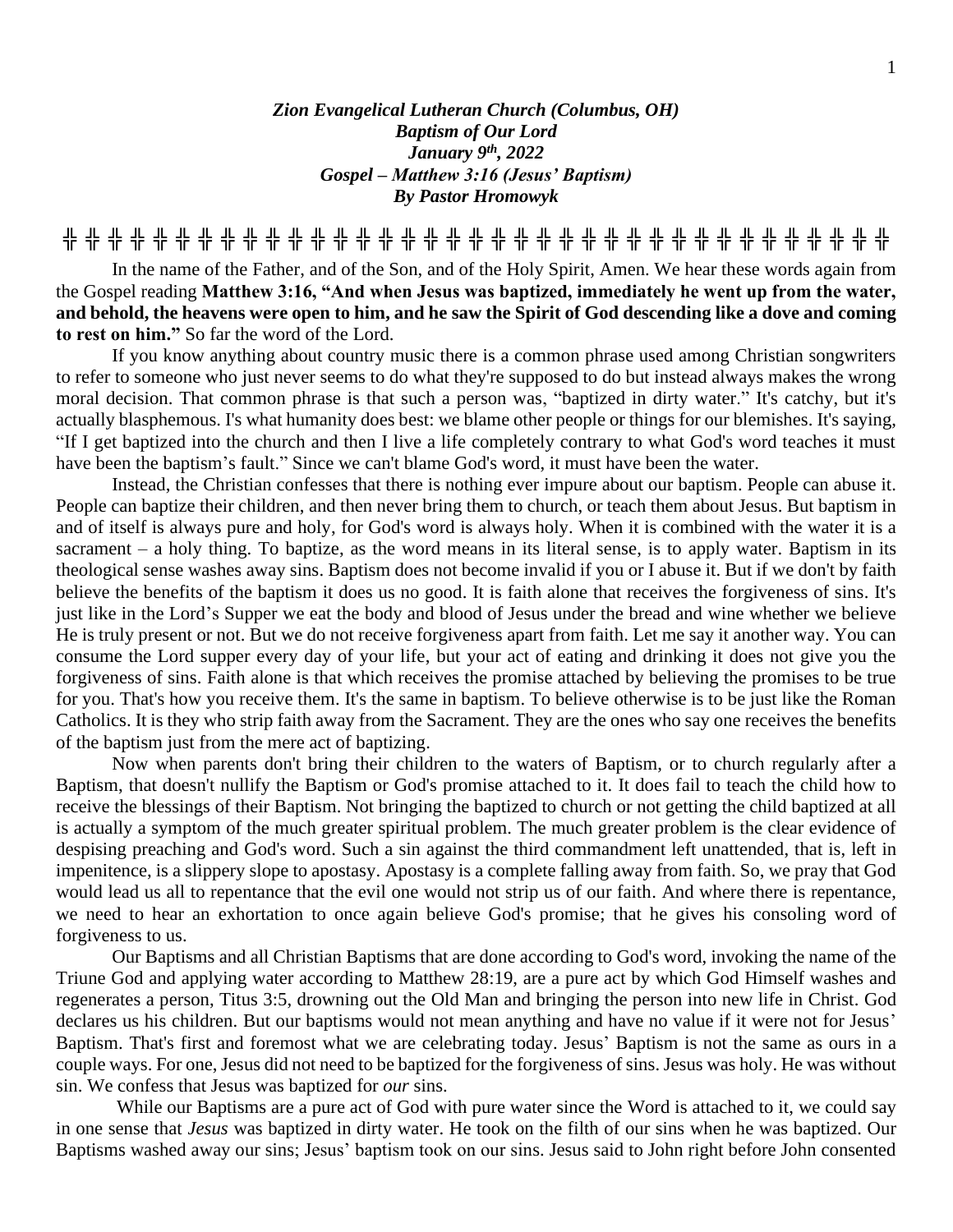to baptizing Him in the Jordan river, **"Let it be so for now for thus it is fitting for us to fulfill all righteousness" (Mt 3:15).** Then right after Jesus gets baptized, He goes out into the wilderness to be tempted by the devil for forty days. Whereas in our Baptisms, God takes us out of the wilderness, as it were, and brings us into His household. That's the marvelous, directionally opposite nature of Jesus' Baptism and ours. Jesus is cast out; we are brought in.

To be sure, even though our Baptism delivers us from the wilderness of sin, it doesn't mean we are safe from the enemy. No, as St. Peter writes in his first epistle: **"Our adversary the devil prowls around like a roaring lion, seeking someone to devour. Resist him, firm in your faith, knowing that the same kinds of suffering are being experienced by your brotherhood throughout the world" (1 Pet 5:8-9).**

The devil is real and still persists to strip faith as it is sown into our ears and hearts through the Word. It's why I tell parents in pre-Baptism meetings that Baptism, while a glorious gift of God, puts a target on the backs of the baptized. The devil cannot create evil; he can only seek to destroy what is good. The devil hates when children are baptized. He hates that God wins. He wants to tear away faith so the blessings of the baptism are not received. So, when a child is baptized, he tempts the parents not to bring the kid to church so that he or she won't grow in their faith. In time, the fire of faith is snuffed out. He tempts the parents to believe, "Well, you got the kid baptized, that's all you need to do, now enjoy the Sunday off." Sundays turn into "sun" years. Or he tempts the parents to believe, "Your kids aren't going to get anything out of church, and they can't sit in the pews for an hour anyways, and since you're going to be spending the whole time trying to discipline them, you won't get anything out of it either. So stay home. No harm, no foul."

For the one who doesn't have children in the pews, the devil comes at you from this angle: he tries to get you to despise those children and their parents. "Oh, can't you just get your kids to behave? Take them to the cry room. They're making too much noise. They are disrupting *my* worship."

Here's how he comes at pastors: "There's nothing you can do sitting up front. So, scorn your wife for not doing more in the pews. Your kids need to be perfect in church or everyone is going to think you're a bad parent." Oh, the devil is brilliant. Let us say in united voice, "Go to hell, Satan, where you belong! Stop accusing us. Leave us alone, we are baptized children of Christ!"

Let me read that verse from **1 Peter 5:8-9** again. We all tend to focus on the first part, but listen to the second half especially: **"our adversary the devil prowls around like a roaring lion, seeking someone to devour. Resist him, firm in your faith, knowing that the same kinds of suffering are being experienced by your brotherhood throughout the world."** When we are experiencing temptation, the devil wants us to feel isolated. He wants all the parents to feel like they are the *only* ones with misbehaving kids in the pews. He wants all the kids to feel like everyone in the church judges *only* them with scorn when they misbehave. He wants all the pastors and vicars to think that everyone is going to despise *only* their families if they don't meet their standards or expectations. But Peter in the wisdom granted him by inspiration of the Holy Spirit teaches us that your suffering, our suffering, is the same suffering as the rest of the brotherhood of faith throughout the world.

You're not the only one. You're not isolated. Peter's comparison of the devil to a roaring lion is not just intended to compare their strengths or the fear that comes with their roar. Lions, like all predators, hunt the same way. They stalk. They look for weakness. And when they attack they seek to isolate the prey from the rest of the flock.

What has bee Satan's greatest weapon these past two years? "Don't go to church. You might get sick and die." Or, oh, and this one is even worse: "Don't go to church, because you might get someone else sick, and *they* might die." The devil knows God's Word, too. He knows how to turn "love your neighbor as yourself" against what God says everywhere else in Scripture. Do not get me wrong here. We must love our neighbor as ourselves, but not at the expense of the other commandments, and vice versa.

Don't let yourself be isolated from the flock. You're playing into the hand of the roaring lion. And to convince yourself otherwise is accepting defeat. The devils wins then. Instead keep returning to He who said to His only-begotten, **"This is my beloved Son, with whom I am well pleased" (Mt 3:17).** For when the Father speaks these words to the Son, it is not only a command for us to listen to the entire counsel of the Word made flesh, but also a promise that since Christ was baptized for our sin, we are made His children. We are brought into God's family. So trust that promise. Rejoice that you are not alone especially when you are suffering and feeling